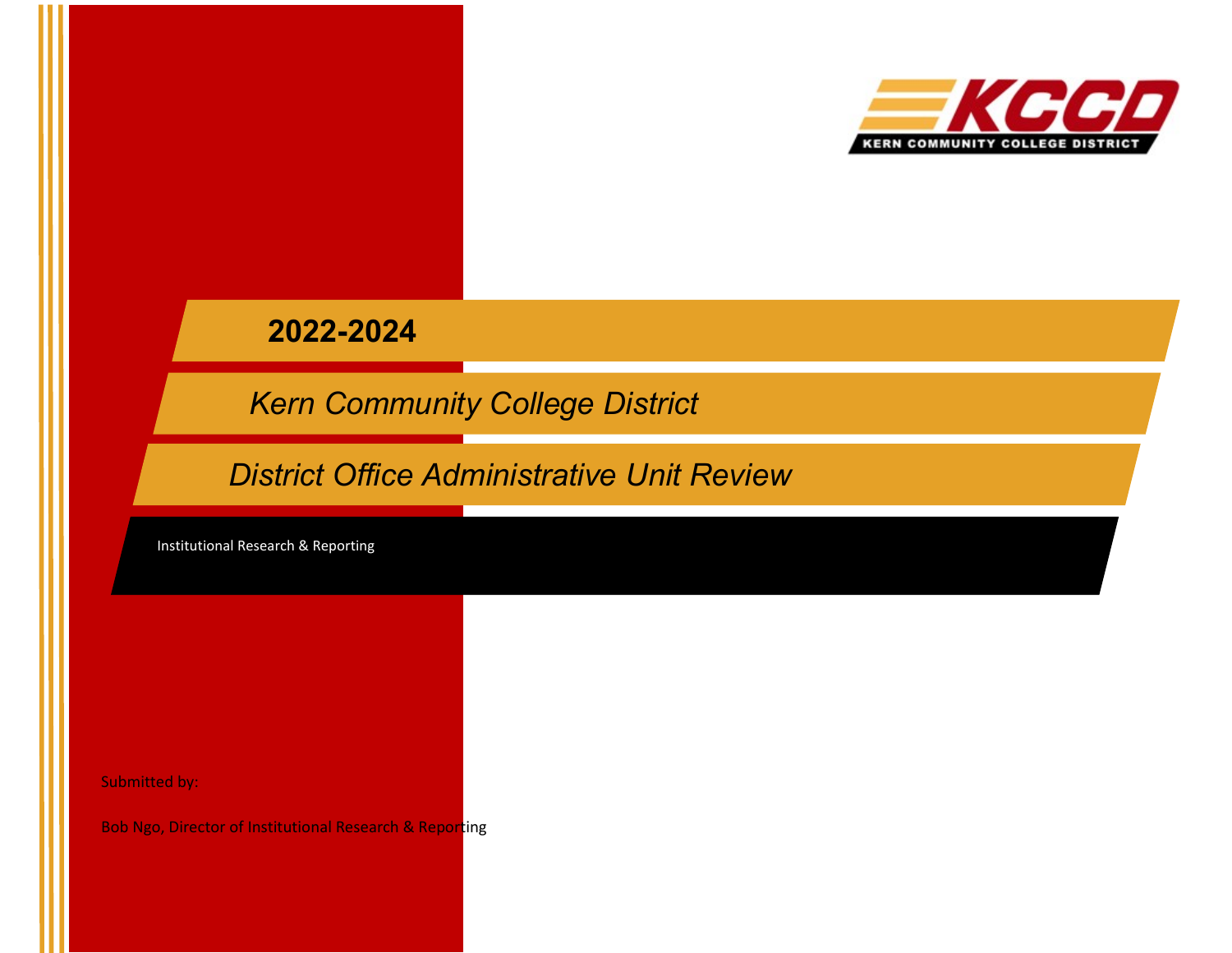# **2021-22 District Office Administrative Unit Review for: Institutional Research & Reporting**

#### **Executive Summary**

a) In one paragraph or with bullet points, summarize the key points learned in this evaluation. *Jist the highlights of the document]* 

In 2020-21, the Office of Institutional Research & Reporting has continues to improve the quality of the data that the district collects and reports, and analyzes for self improvement. It has done so by

- Improving our understanding of how data specifically data related to FTE generation and the business practices that affect what we report to the State for apportionment.
- Improving our understanding of how Financial Aid data, particularly how Pell Grants and CCPG Grants, two of the main drivers of the student centered funding formula flows from the student to the colleges and into our data systems.
- Working closely with college staff and IT to ensure that student data especially data related to the Student Centered Funding Formula is collected accurately and analyzed more quickly to provide colleges with the ability to react in real time to improve performance in those areas.
- Conducting surveys to assist the district and the colleges plan for the return of in person instruction and work.
- Fulfilling over 194 different ad hoc data requests and data research projects for District and College Staff
- Improving and expanding the online dashboards that allow college staff to better understand student success at the program level.

For the 2019-20 academic year, the Office of Institutional Research will need to build on the progress made by concentrating on achieving the following

- Publishing data and reports more quickly so that college staff can react to data needs quickly and effectively. This will be done by continuing work on the data warehouse which will allow for a standardized data source for all college and district staff to use.
- Continue to improve data dashboards/reports that will allow decision makers to make better decisions
- Becoming a more public presence at the district and the colleges through presentations and publishing more research reports.
- Coordinate research projects between the colleges that will inform how the district allocates resources aimed at improving student success
- Facilitate the use of data by the district and colleges by presenting more analysis and encouraging discussion of data by district and college staff
- Taking more of a leadership role within the district in directing business processes and data collection so that more analysis can be done on various facets of district administration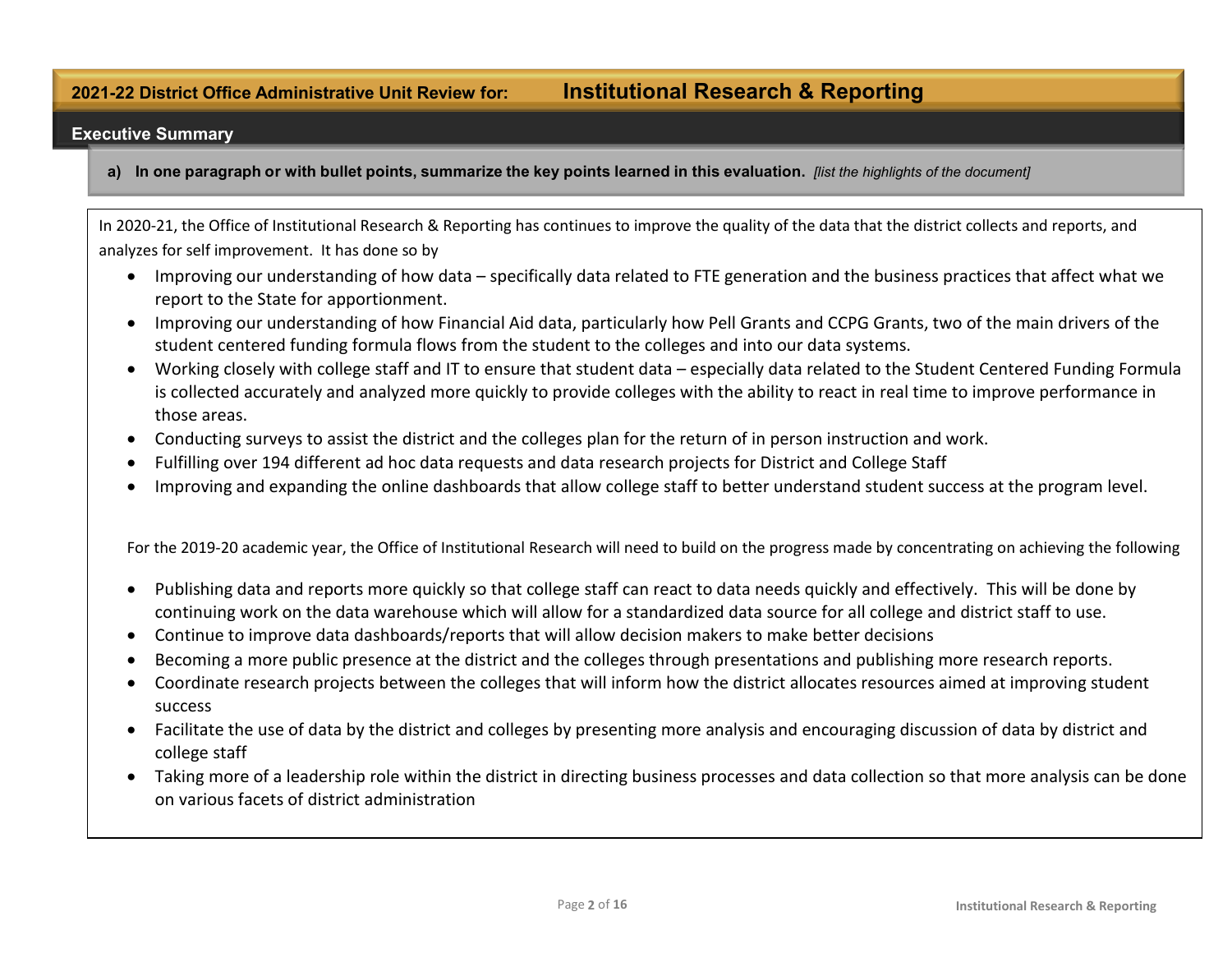#### **Future Directions of the Unit**

#### **a) Provide a brief abstract of synopsis of your unit's current circumstances and future needs. Please include any college priorities that affect your unit, and the connection to college planning and priorities.**

2020-21 saw many successes in understanding how data is collected and organized by the district and the colleges. Working closely with IT and the colleges, we have improved the knowledge of how data has traditionally stored. At the same time, we have also discovered more inconsistencies and areas for improvement in our data collection system. The complexity of the data systems, while providing richer data, also can lead to different units using different data and different data collection methods that make it difficult to report and analyze consistently across the district.

While utilizing the ODS warehouse and the Cognos framework that was set up years ago, it is time to move forward and begin to prepare for the next generation of data collection systems and method of analysis. It is an exciting time to be in institutional research in higher ed. The advances in artificial intelligence and machine learning over the last year has yielded many new insights about the factors that lead to student success. While there will always be a place for traditional Institutional Research, KCCD will need to evolve its data and analysis program to take advantage of the vast amounts of institutional data that is has collected over the years.

Our new Chancellor has made it clear that data needs to be at the center of the district and college's planning efforts. For the District Institutional Research & Reporting Unit, 2021-22 will be about building on our successes of the last three years to really focus on a centralized and integrated data system that is transparent, accurate, and most importantly trusted across the district. To do this, the Institutional Research and Reporting office will place much of its efforts on mapping data processes and communicating those processes to stakeholders in clear and transparent ways.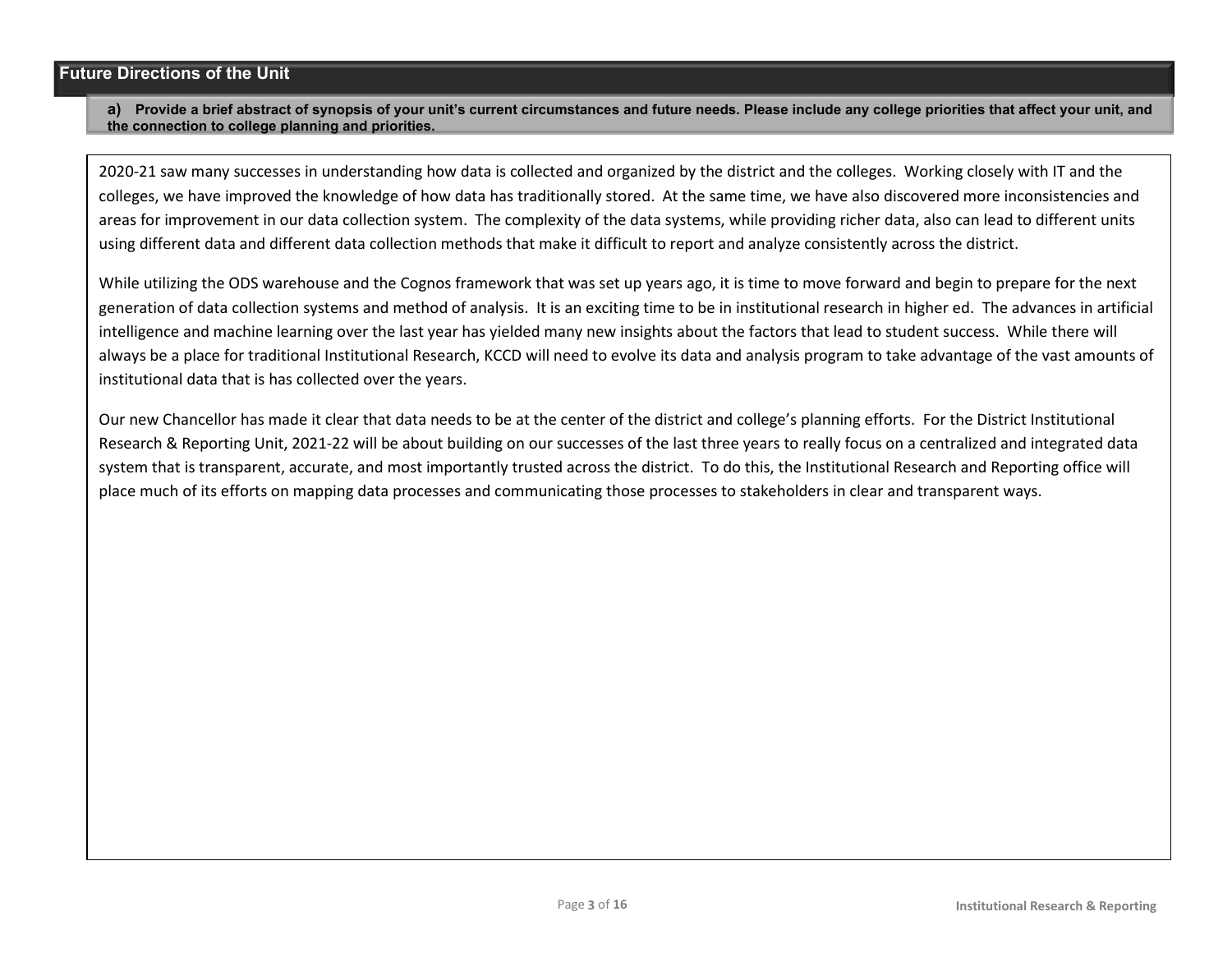## **Section One: Unit Overview**

a) What is the purpose of the unit and what populations (internal and external) are served by the unit? [why does the unit exist and how does the unit support the mission and vision of the Kern Community College District, who benefits directly from the services provided by the unit]

The Office of Institutional Research & Reporting (IRR) is responsible for the collection, organization, analysis, and dissemination of official data for the Kern Community College District. This data includes but is not limited to student data, financial aid data, faculty workload data, budget and finance data, human resources data, course data, and student success data. In doing so, it contributes to establishing a culture of data driven decision making at all levels of the district and each of the colleges. The work that IRR comes in the form of data reports, research studies, and data extraction services for the District and College staff, and is used for program and policy evaluation, short and long term planning, self-improvement efforts, and mandated reporting to state, federal, and accreditation agencies. IRR provides services for virtually all units at the district office, and at the colleges, all students, and several external groups. Below is a high-level summary of these services

| District Office                                                           | Completes federally mandated IPEDs survey for the district, works with IT to submit MIS data to Chancellor's office, facilitate transition to<br>new student centered funding formula, provides projections about enrollment and FTE, direct long and short term strategic planning                                                                                                                                                                                                                      |
|---------------------------------------------------------------------------|----------------------------------------------------------------------------------------------------------------------------------------------------------------------------------------------------------------------------------------------------------------------------------------------------------------------------------------------------------------------------------------------------------------------------------------------------------------------------------------------------------|
| District Office<br><b>Academic Services</b>                               | Provide data on student enrollment and student success, community demographics and economic trends, program level data for CTE<br>programs and Adult Education, support grant funding with data support, manage district wide surveys, Assist with validation of MIS<br>Financial Aid Data, Coordinate business practices required to submit MIS and 320 data accurately. Assist in incorporating data into new<br>processed and initiatives such as Pell Fraud Processes and Transition Committee Work. |
| District Office<br><b>Business Services</b>                               | Calculates FTES enrollment for allocation and budgeting process, provides data for state budget allocation process (320 Report) and<br>assists with audit process                                                                                                                                                                                                                                                                                                                                        |
| District Office Human<br>Resources                                        | Assists with submission of state mandated employment reporting, provides consultation in analysing staffing data, assists with MIS HR<br>submission and IPEDS HR Submission                                                                                                                                                                                                                                                                                                                              |
| District Office<br><b>Information Systems</b>                             | Facilitate efforts between colleges and IT to increase data integrity in MIS reporting                                                                                                                                                                                                                                                                                                                                                                                                                   |
| Colleges                                                                  | Provide colleges with data and reports on enrollment, financial aid, student success, and faculty workload. Provide College IR offices with<br>data structure and methods for doing college specific research projects                                                                                                                                                                                                                                                                                   |
| Kern Community<br><b>College District</b><br>Service Area<br>Constituents | Provide relevant data to public on enrollment and student success at each of the colleges on the KCCD website, coordinate data research<br>efforts with other local education agencies such as CSUB and the Kern County Superintendent of Schools.                                                                                                                                                                                                                                                       |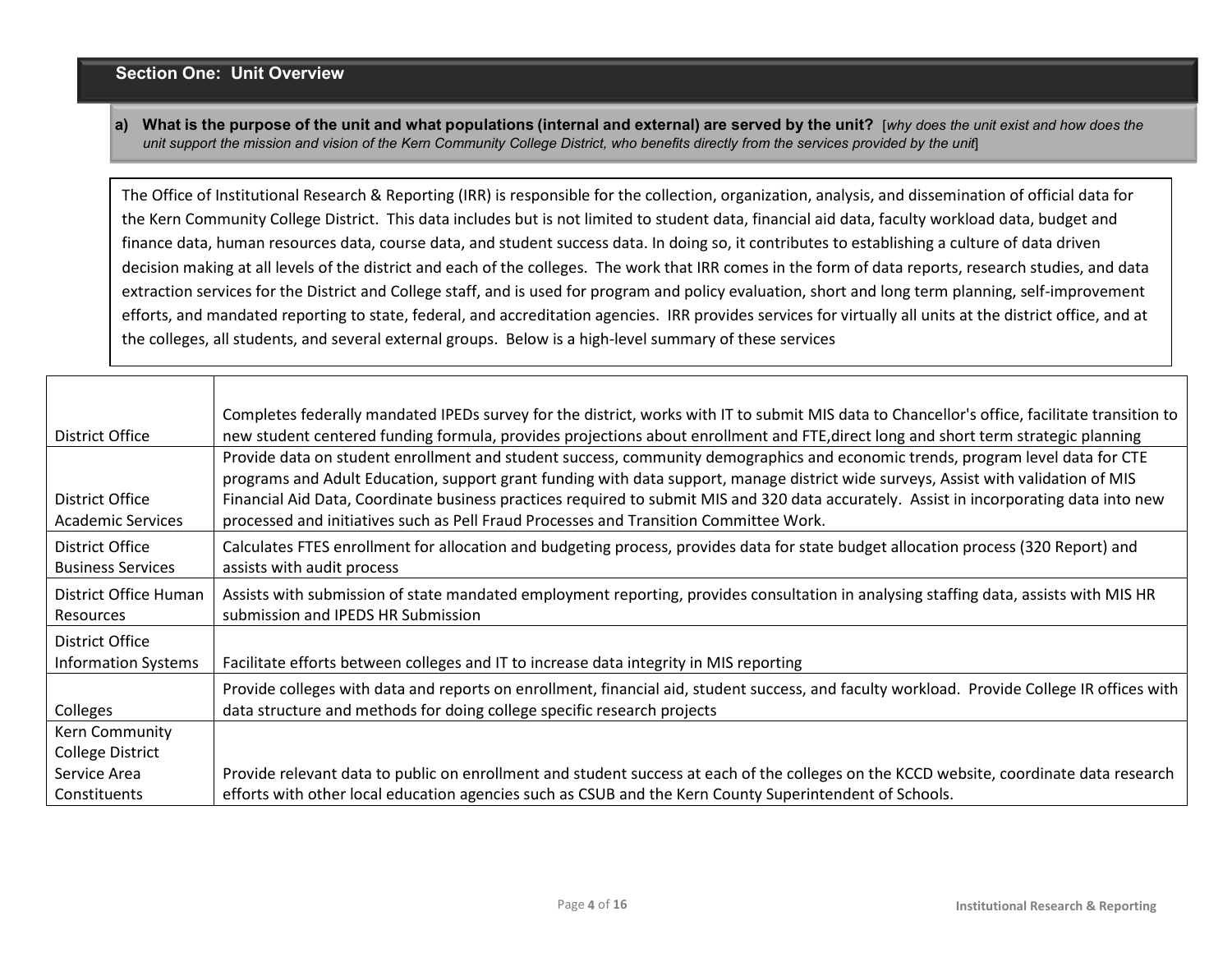**b) Describe how the unit supports the colleges in achieving their mission and their efforts to improve student learning and achievement.** 

The Office of Institutional Research & Reporting oversees the collection and distribution of institutional data to be used in decision making processes. These data are distributed either through individual data requests or through our set of self-service dashboards which allow district and college staff to have more access to more data than ever before. Also, working with the college IR departments, colleges then use this data to assess and improve their services to students with the goal of improving the college's performance in these metrics. The District Office of IR coordinates district wide research projects such as the climate survey, the At the Gate Transfer Study, and Predictive Model of Success. Additionally, the Office of Institutional Research also oversees the collection and distribution the data that drives much of the funding for the district and the colleges, including 320 Apportionment Reporting, Student Centered Funding Formula Data, SSSP Grant data support, Title III and IV Federal grants.

**c) How is the unit structured within the district?** Modify the org chart template below to illustrate the unit's organization.

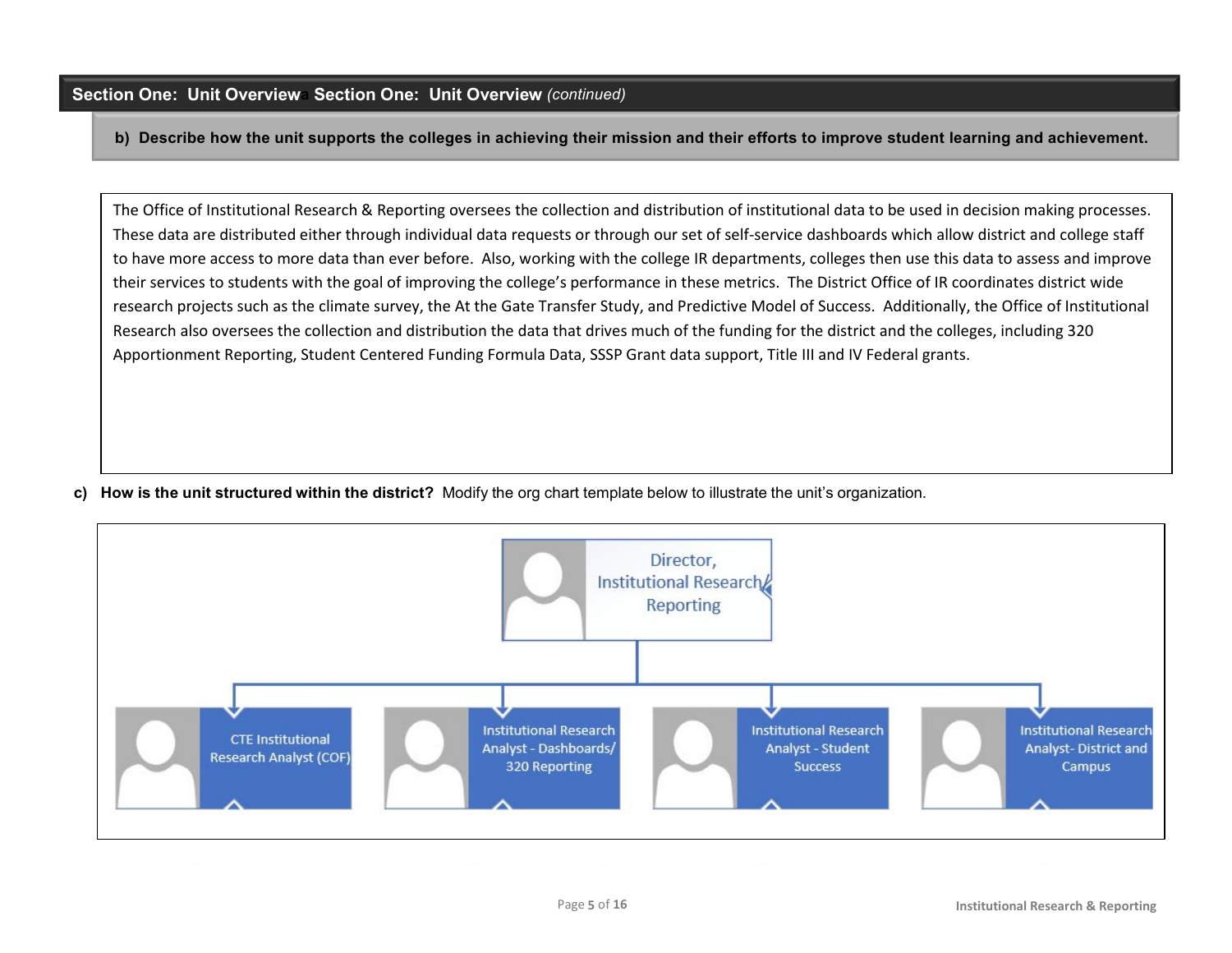# **Section One: Unit Overview** *(continued)*

**d) For the positions included in the unit's organizational chart, please provide a brief description of what primary processes or areas each position is responsible for as it relates to the work of the unit, district and colleges.**

| <b>Position</b>           | <b>Primary Functions/Processes</b>                                                                                                                                                                                          | Supplemental<br><b>Functions/Processes</b>                                                                         | <b>Additional notes</b>                                                                           |
|---------------------------|-----------------------------------------------------------------------------------------------------------------------------------------------------------------------------------------------------------------------------|--------------------------------------------------------------------------------------------------------------------|---------------------------------------------------------------------------------------------------|
| <b>Executive Director</b> | Supervise staff<br>Provide Strategic Direction for<br>Institutional research<br>Coordinate District Wide IR<br><b>Activities</b><br>Ensure all reporting and<br>compliance are completed in a<br>timely and accurate manner | Train and Develop Staff<br>Oversee MIS data collection<br>process<br>Create research agenda for<br>district office |                                                                                                   |
| Analyst                   | 320 Report<br><b>IPEDS Reporting/Dashboards</b><br><b>Enrollment Cycle Reporting</b><br><b>HR Reporting</b>                                                                                                                 | Ad Hoc Reporting and Research                                                                                      |                                                                                                   |
| Analyst                   | <b>Student Success</b><br>Reporting/Dashboards<br><b>MIS Validation</b><br>Academic Program<br>Review/Dashboard<br><b>New Report Building</b>                                                                               | Ad Hoc Reporting and Research                                                                                      |                                                                                                   |
| Analyst                   | <b>District and Campus</b><br>Surveys/Dashboard<br><b>MIS Validation</b><br><b>HR Reporting</b><br><b>Qualitative Research</b><br><b>Financial Aid Reporting</b>                                                            | Ad Hoc Reporting and Research                                                                                      | Position Currently not filled.<br>Incumbent left position in July<br>and first job search failed. |
| <b>CTE Analyst</b>        | <b>CTE Program Reporting</b><br><b>Adult Ed Program Reporting</b><br><b>Special Admit Program Reporting</b>                                                                                                                 | Ad Hoc Reporting and Research                                                                                      | Funded by Strong Workforce                                                                        |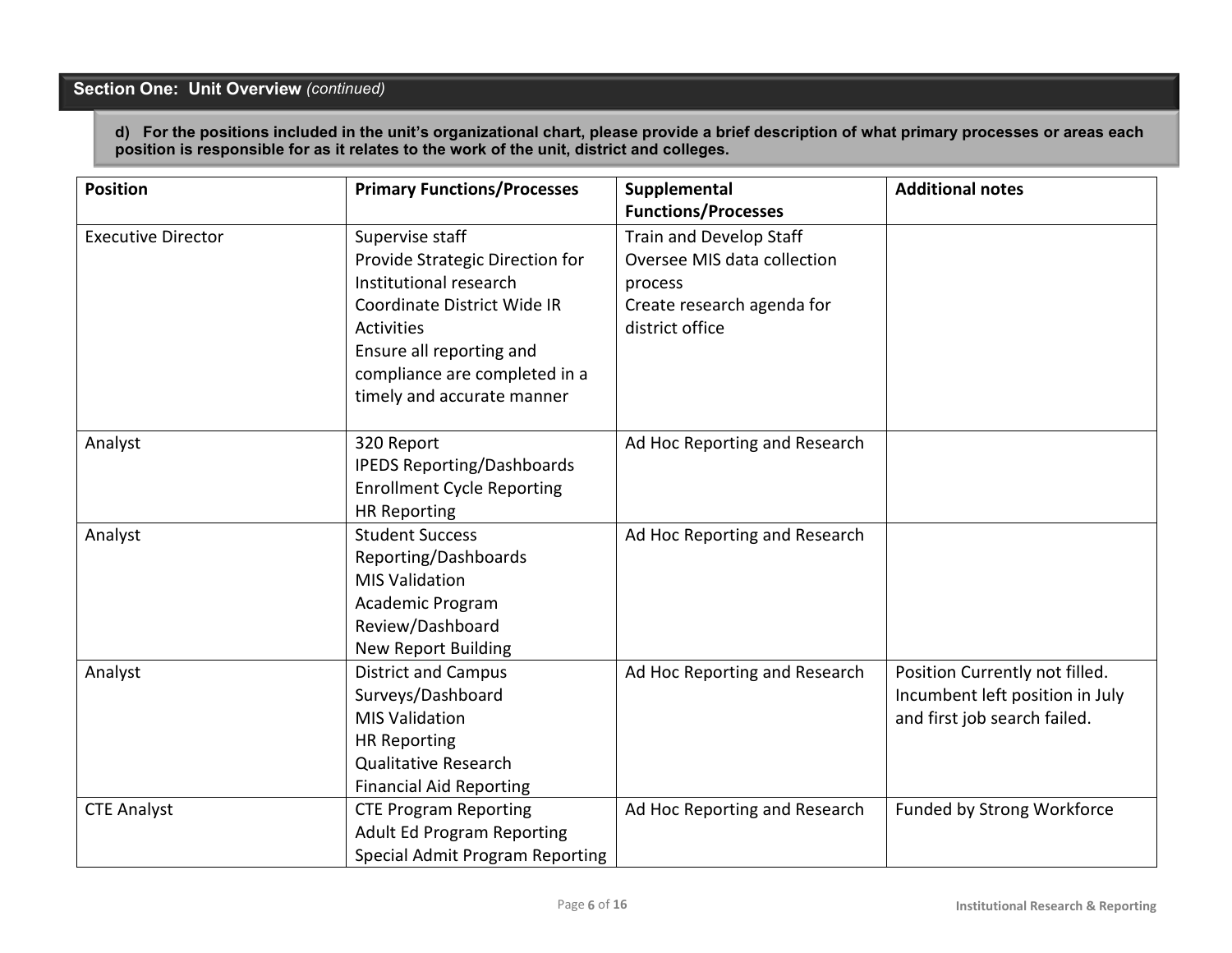## **Section Two: Administrative Unit Outcomes (AUOs)**

**a) List all the AUOs for the unit.** AUOs describe what a customer or end-user will understand, experience or obtain as a result of the service the unit provides to the colleges and other internal stakeholders. Describe the method of assessment and the criteria used to determine success in the service provided. The assessment method should include some way of measuring college, internal or external stakeholders' demand or need for and satisfaction with the service (add additional rows as necessary.)

| <b>Administrative Unit Outcomes</b><br>(AUOs)                                                                                                                    | <b>Strategic Plan Alignment</b>                                                                                                                                                                                                      | <b>Review</b><br><b>Period</b> | <b>Method of Assessment</b>                                                                                                                                                                                     | <b>Criteria for</b><br>determining success<br>in service provided                                                                                                                                            |
|------------------------------------------------------------------------------------------------------------------------------------------------------------------|--------------------------------------------------------------------------------------------------------------------------------------------------------------------------------------------------------------------------------------|--------------------------------|-----------------------------------------------------------------------------------------------------------------------------------------------------------------------------------------------------------------|--------------------------------------------------------------------------------------------------------------------------------------------------------------------------------------------------------------|
| 1. Provide timely and relevant enrollment Goal 3: Ensure Student Access -<br>management information                                                              | Optimize Student Enrollment                                                                                                                                                                                                          | 2019-2020                      | Personnel who receive the weekly Enrollment<br>Update reporting will be surveyed to assess their<br>level of usage of and satisfaction with the<br>reporting as well as to gather feedback for<br>improvements. | 85% of all respondents should be satisfied<br>with the reporting.                                                                                                                                            |
| 2. Ensure all data reported internally and<br>externally is accurate and timely                                                                                  | Goal 5 - Strengthen Organizational<br><b>Effectiveness - Meet and exceed</b><br>internal and external standards<br>and requirements                                                                                                  | 2019-2020                      | Survey each data area head about how accurate<br>the data being reported to internal and external<br>agencies.                                                                                                  | All data area heads are satisfied with the<br>accuracy of data.                                                                                                                                              |
| 3. Create Student Success reports and<br>dashboards to support short and long<br>term strategic planning of District and<br>Colleges                             | Goal 1 - Maximize Student Success<br>All goals                                                                                                                                                                                       | 2019-2020                      | Measure usage of dashboards via website metrics                                                                                                                                                                 | College and District officials access<br>dashboards and use data in decision making                                                                                                                          |
| 4. Create public facing data dashboards<br>and documents                                                                                                         | Goal 4: Enhance Community<br>Connections - Reflect the<br>communities we serve                                                                                                                                                       | 2019-2020                      | Creation of dashboards on IRR website, Measure<br>usage of public facing dashboards via web<br>metrics.                                                                                                         | Data about KCCD and its colleges available<br>to public                                                                                                                                                      |
| 5. Create and maintain infrastructure for<br>college IR offices                                                                                                  | Goal 5 - Strengthen Organizational<br>effectiveness - Increase trust and<br>create a collaborative culture                                                                                                                           | 2019-2020                      | Measure the usage of data warehouse and District<br>Office reports and data sets by college IR offices                                                                                                          | College IR offices use/build on district office<br>reports and data for college specific IR<br>projects                                                                                                      |
| 6. Communicate effectively and accurately<br>the mandated state and/or federal<br>reporting and compliance activities to<br>colleges, district and stakeholders. | Goal 5 - Strengthen Organizational<br>effectiveness - Provide effective<br>professional development, Meet<br>and exceed internal and external<br>standards and requirements,<br>Increase trust and create a<br>collaborative culture | 2019-2020                      | Assess whether or not colleges and district are in<br>compliance with federal, state, and other<br>agencies, and that District office and College Staff<br>understand the compliance process                    | Colleges and Districts stay in compliance<br>with federal, state, and other agencies,<br>District Staff and College Staff are aware of<br>their role in the collection of data for the<br>compliance process |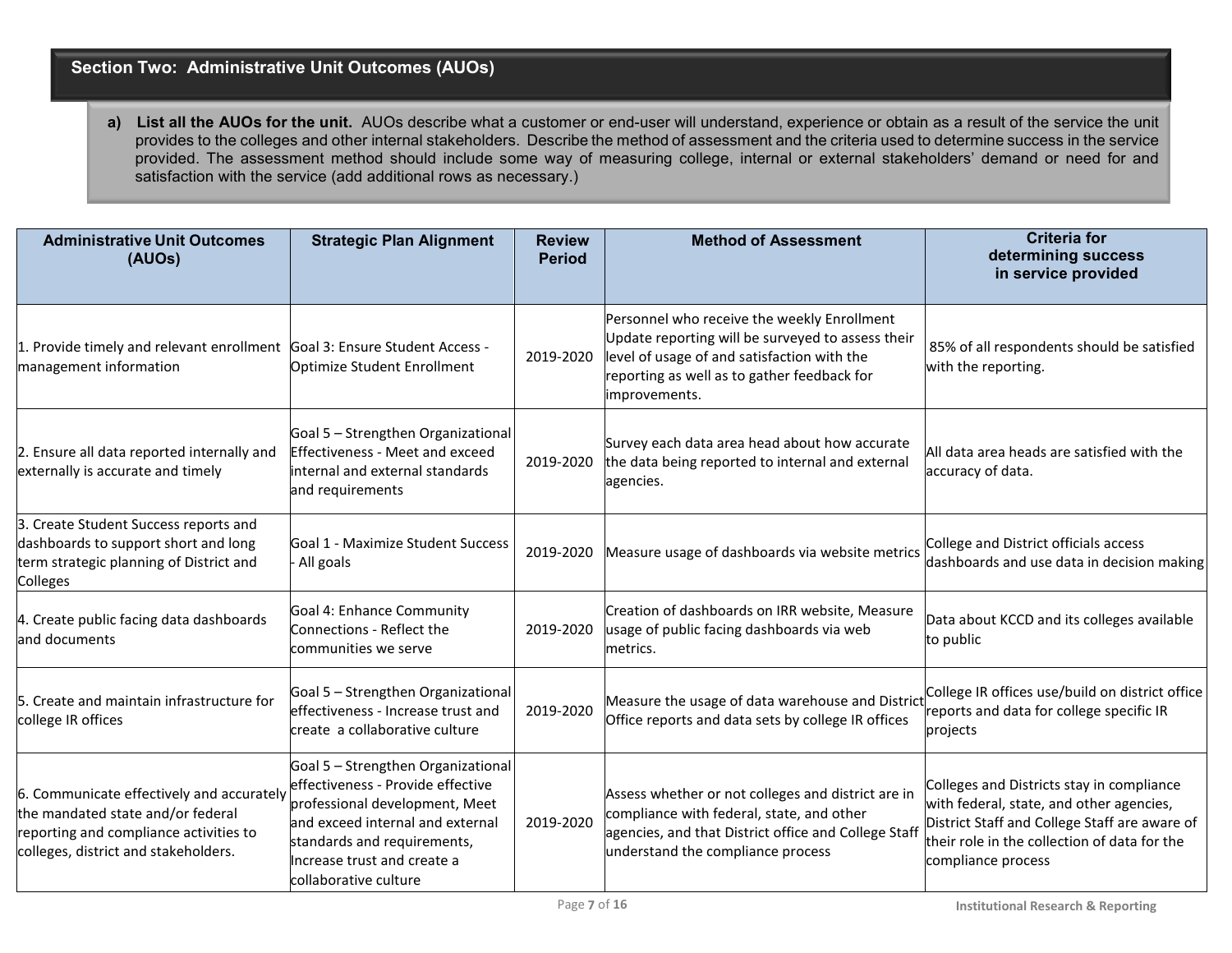| 7. Attend professional development to<br>enhance knowledge and understanding of effectiveness - Provide effective<br>IR relevant issues and current practices | Goal 5 - Strengthen Organizational<br>professional development                                                                      | 2019-2020 | Assess whether analysts use new techniques and<br>technology in providing services to District Office<br>and Colleges        | Analysts apply new techniques and<br>knowledge in their work.                 |
|---------------------------------------------------------------------------------------------------------------------------------------------------------------|-------------------------------------------------------------------------------------------------------------------------------------|-----------|------------------------------------------------------------------------------------------------------------------------------|-------------------------------------------------------------------------------|
| 8. Support new initiatives and grants that<br>College's pursue by providing the data<br>needed.                                                               | Goal 5 - Strengthen Organizational<br>effectiveness - Increase trust and<br>create a collaborative culture                          | 2019-2020 | Count number of grants and new initiatives that IRAII grant applications use institutional data<br>provides data support for | in making their case for funding                                              |
| 9. Design and execute management and<br>institutional improvement research<br>studies                                                                         | Goal 5 - Strengthen Organizational<br><b>Effectiveness - Meet and exceed</b><br>internal and external standards<br>and requirements | 2019-2020 | Count number of research projects completed<br>and reported on; Count number of research<br>projects requested               | Research findings used in short term and<br>long term decision making process |

#### **b) Summarize the results from any AUOs evaluated during the past year, including feedback on services rendered during the past year. Provide details regarding findings and plans for change or improvement of service, if needed.**

## The IRR Office was able to meet most of its goals

Data for the major state and federal reporting was completed despite a number of challenges in getting them done. The Program review dashboards were improved and provide extra flexibility for the types of data that colleges need to assess their programs. Response to the new dashboards were mixed, as some staff expressed a preference for simplicity of use over flexibility. The IR staff by redesigning the dashboards again to allow for better ease of use.

The IRR office also assisted in preparing for the return of students to in class by monitoring enrollment during the registration cycle and providing real time data on enrollment in different types of classes and assessing if certain enrollment initiatives were working. We also worked with the colleges IR offices to help create data that was used for targeted outreach and inreach initiatives.

Another way the IRR office helped the colleges prepare for the return to in person classes and in person work was to conduct a series of surveys that provided data on how students and staff were feeling about returning to campus. Colleges and the district used this data to make decisions on policy. We also measured the COVID-19 vaccination rate for students and staff which also helped the district and colleges create a safe learning and working environment for students.

Lastly, with new leadership in the Chancellor's Office, there is a renewed emphasis on data quality and data transparency – The IRR office has taken the lead on providing the data support for many of the recently formed transition committees to help us better understand what data is most value for growing KCCDs FTES and improving student success. An example of this assisting the schedulers implement new accounting codes that will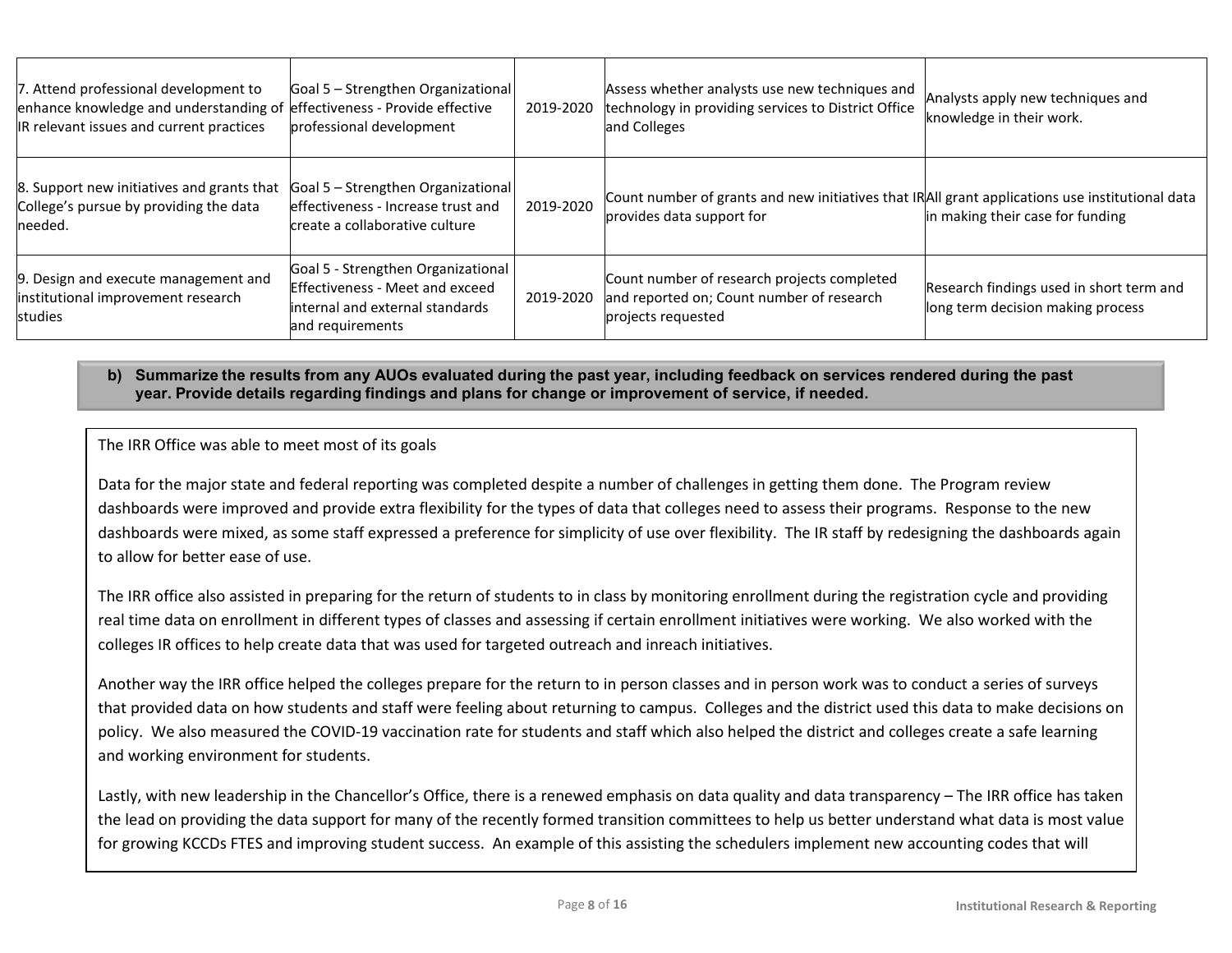**b) Summarize the results from any AUOs evaluated during the past year, including feedback on services rendered during the past year. Provide details regarding findings and plans for change or improvement of service, if needed. (cont.)**

maximize FTES gained from non credit courses. We also have implemented the new accounting method for all alternative accounting method courses to change the term Length Multiplier from 16.3 to 17.5 again, maximizing the FTES for distance education courses.

We have begin the process of making all Student Centered Funding Formula data more available so that the IRR office and the college IR offices can find ways to increase student success and enrollment of underserved populations, all of which will increase the allocation received from the SCFF.

Despite these successes, we have received feedback that not enough data training is done by our staff so that the use of the data makes sense in the context of all of the things that the colleges are trying to achieve. So understanding how FTES is calculated is still not fully understood by deans and as a result, the way the courses are built do not maximize FTES.

#### **Section Three: Key Performance Indicators**

a) List the KPIs for the unit along with the relevant outcomes for the last 3-5 years. KPI data tracks process efficiency and demand for services. Examples of KPIs include a count of customers served, a count of services performed, the average time to complete a service, etc. They are closely related to the AUOs and should reflect the unit's core function or purpose.

| <b>Key Performance Indicators (KPIs)</b>             | 2019-2020 | 2020-2021 | Comments                                                                                                                                            |
|------------------------------------------------------|-----------|-----------|-----------------------------------------------------------------------------------------------------------------------------------------------------|
| External facing dashboards completed                 | 5         |           | The focus on the upcoming year will be to convert the<br>public facing dashboards to more data visualizations that<br>better tell the story of KCCD |
| Website hits for external facing dashboards          | 11,645    | 18,264    |                                                                                                                                                     |
| Internal Data dashboards completed                   | 24        | 38        | IR is providing reports both on Tableau and Cognos and                                                                                              |
|                                                      |           |           | that has allowed us to ramp up the types of data provided                                                                                           |
| Website hits for internal dashboards                 | 24,114    | 32,145    |                                                                                                                                                     |
| IR reports published                                 | 8         | 6         |                                                                                                                                                     |
| Ad Hoc Data Requests Fulfilled                       | 108       | 194       | This shows that colleges and district staff recognize the                                                                                           |
|                                                      |           |           | district IR office as a reliable source of data                                                                                                     |
| <b>Research Studies Completed</b>                    | 5         | 4         |                                                                                                                                                     |
| Grants applications supported                        | 6         | 8         |                                                                                                                                                     |
| All Federal and State reporting completed accurately | Completed | Completed |                                                                                                                                                     |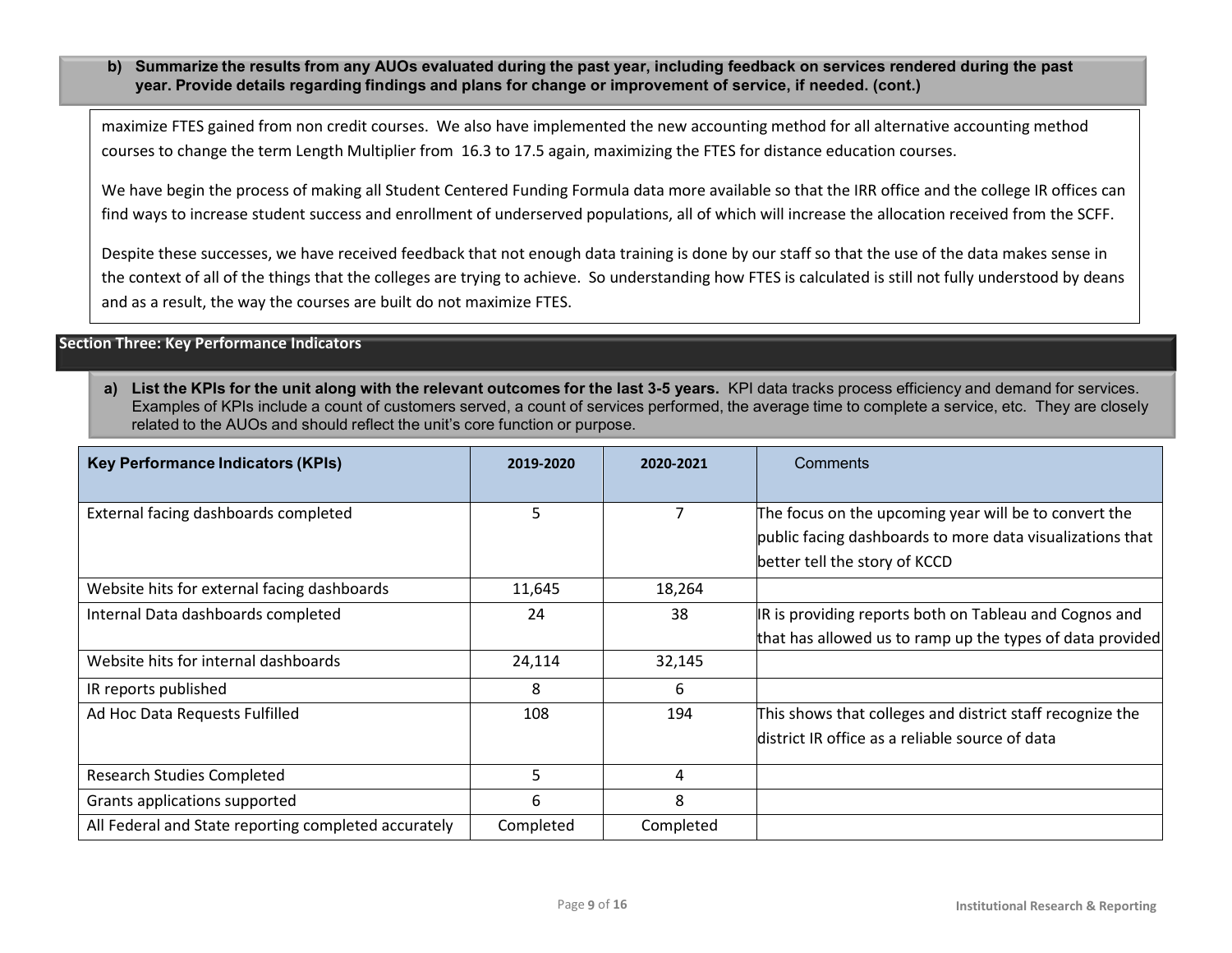#### **b) What unexpected changes or challenges did your unit encounter this cycle? How does your trend data impact your decision-making process for your unit?**

The Trend data shows that colleges and the district staff are more hungry for data than ever. We receive more data requests and activity on our data delivery platforms have increased. We have been sharing more data with our partners at CSUB and KCSOS as well and that is also reflected in the use of the external facing dashboards by the various Kern Pledge committees. It seems clear that the district understands that all decisions must be based on what data is telling us.

During the 2020-21 year, there was some turnover in the District IR office. In May, one of the research analysts moved to Iowa where her husband had gotten a job. The first candidate search for this position did not turn up a suitable candidate. This loss of staff has delayed many initiatives over the summer. There has also been turnover at the college offices with Bakersfield College's being down two analysts for a good part of the year. Supporting that department as well as training the new analysts has also stretched resources thinner than usual.

The biggest challenge however has actually come from improving our understanding of KCCD's data systems. As we work with IT and the colleges to improve accuracy and streamline processes, we have discovered that there is inconsistency both across time and colleges with respect to how the data is entered in, collected, and stored. Working through these inconsistencies has proven to be a very time consuming task. Coming up with procedures that provide for consistency and at the same time allow each college to meet their individual needs has proven to be a complicated task. As such, getting data out to data users has been slower than usual. We think in the long run, going through these issues now will provide better and more nimble data analyses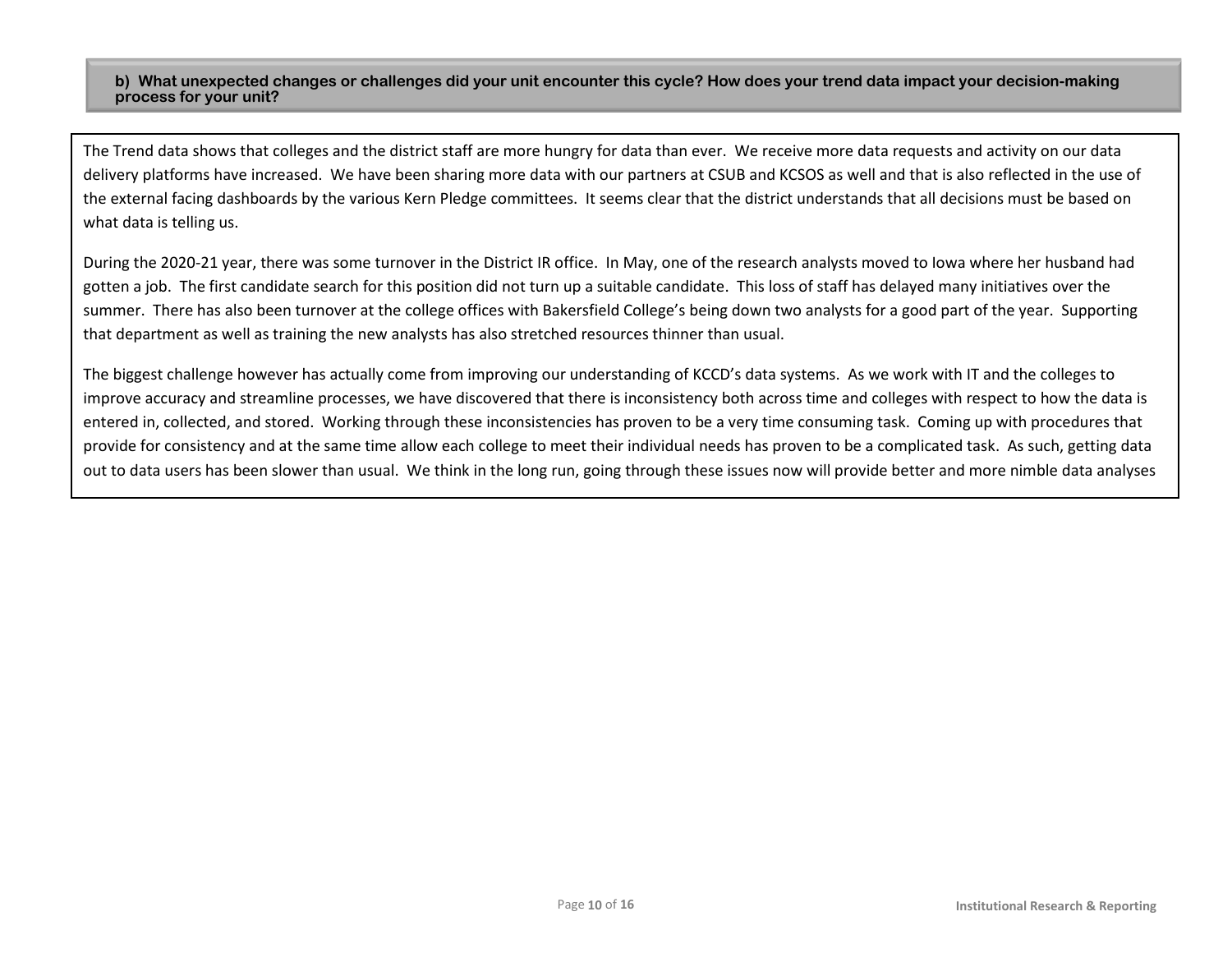## **Section Four: Progress on Unit Goals**

**a) List the unit's current goals**. For each goal, discuss progress and changes. Provide an action plan for each goal that gives the steps to completing the goal and the timeline. If unit goal is for service to a group outside of the unit, indicate which group in the last column. (Add additional rows as necessary.)

| <b>Unit Goal</b>                                                                                                                              | Which<br>institutional<br>goals from the<br><b>KCCD Strategic</b><br>Plan will be<br>advanced<br>upon<br>completion of<br>this goal? | Progress on goal<br>achievement<br>(choose one) | Status Update - Action Plan                                                                                                                                                                                                                                                              | Colleges<br>requesting<br>accomplishment<br>of this goal or<br>colleges'<br>planning<br>indicating this<br>need. (Include<br>supporting<br>documentation.) | Other group<br>(besides ones of<br>the colleges)<br>requesting<br>accomplishment<br>of this goal.<br>(Include)<br>supporting<br>documentation.) |
|-----------------------------------------------------------------------------------------------------------------------------------------------|--------------------------------------------------------------------------------------------------------------------------------------|-------------------------------------------------|------------------------------------------------------------------------------------------------------------------------------------------------------------------------------------------------------------------------------------------------------------------------------------------|------------------------------------------------------------------------------------------------------------------------------------------------------------|-------------------------------------------------------------------------------------------------------------------------------------------------|
| 1. Reorganize and<br>streamline ODS<br>database into a more<br>efficient data source<br>consistent with modern<br>IR practices                | Goals 5, 3, 1                                                                                                                        | $\boxtimes$ Ongoing:<br>10/30/21                | The Data warehouse has reached the fourth<br>stage of implementation where we are working<br>with our vendor to document all of the different<br>parts of the data warehouse and how to deploy<br>them within the IR offices and across the<br>district.                                 |                                                                                                                                                            |                                                                                                                                                 |
| 2. Create efficient and<br>effective process for<br>submitting MIS data for<br>the district                                                   | Goals 5, 3, 1                                                                                                                        | $\boxtimes$ Ongoing:<br>10/30/20                | MIS FA processes were examined and in depth<br>and we now better understand how Pell Grants<br>and CCPG grants get recorded in MIS. We also<br>were able to align reporting on special admit<br>students.                                                                                | All Colleges                                                                                                                                               | Office of the<br>Chancellor                                                                                                                     |
| Recreate public facing<br>data on website and<br>increase amount of data<br>available to the general<br>public about KCCD and<br>its colleges | Goals 5,4,3                                                                                                                          | $\boxtimes$ Ongoing<br>10/30/20                 | This unfortunately is one of the things that has<br>not been able to be updated. We have<br>dashboards up, but the goal is to change them<br>to more story oriented data visualizations that<br>help show the community how we have been<br>continuging to educate through the pandemic. |                                                                                                                                                            | Office of the<br>Chancellor                                                                                                                     |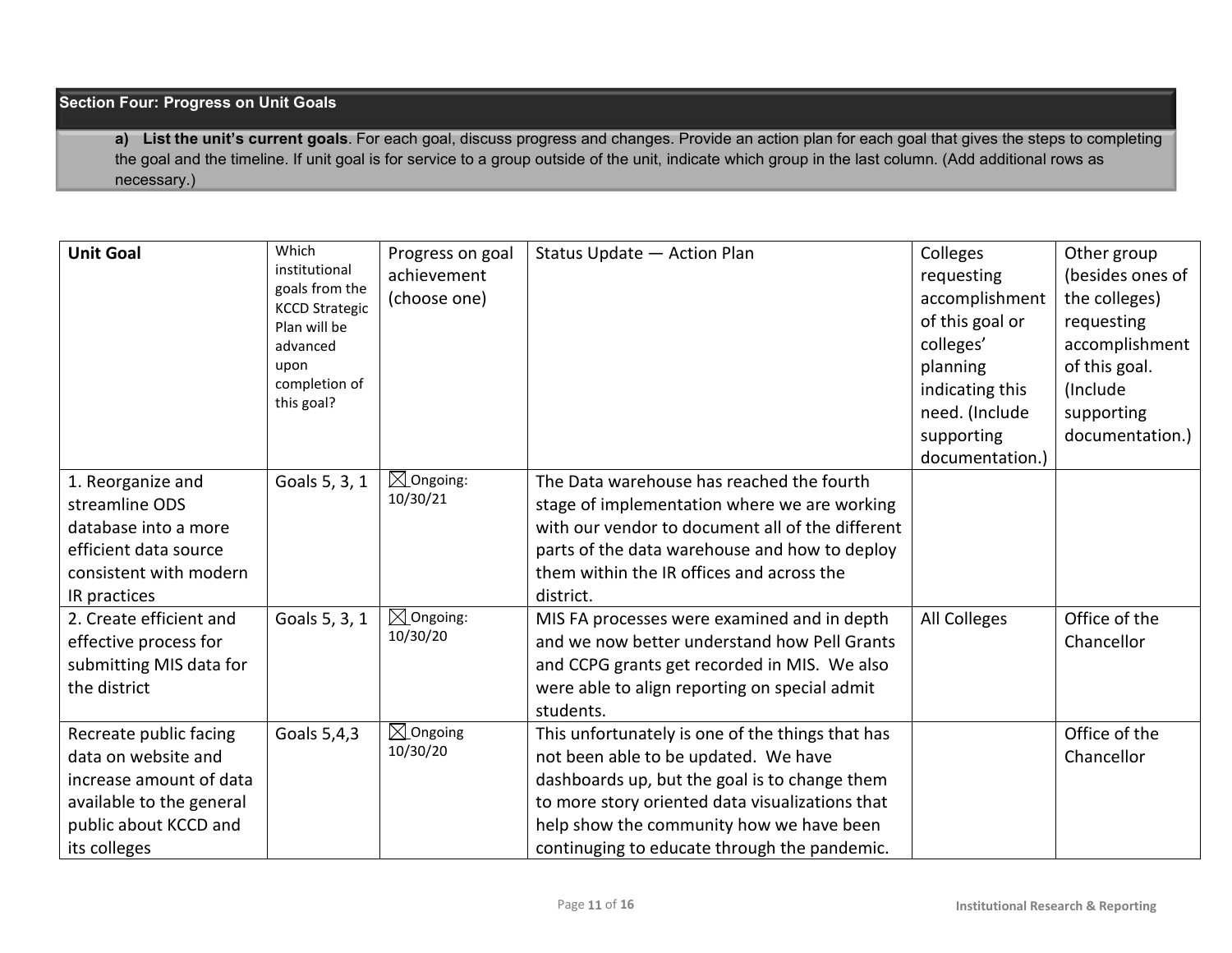| Have District Wide<br><b>Institutional Research</b><br>retreat to develop<br>Updated Mission, Goals,<br>Values for district and<br>college offices and refine<br>and formalize<br>relationships and duties<br>of District office in<br>relation to college<br>offices, as well as assure<br>that goals align with<br>District and college goals | Goal 5          | $\boxtimes$ Ongoing:<br>10/30/20   | Did not happen. Goal is to hire full staff and<br>then have retreat in Summer 22 to fully flesh<br>out future direction of the office                                                                                                                                                                                                                                                                                                                                                                                                                                                                                                                                                                |  |
|-------------------------------------------------------------------------------------------------------------------------------------------------------------------------------------------------------------------------------------------------------------------------------------------------------------------------------------------------|-----------------|------------------------------------|------------------------------------------------------------------------------------------------------------------------------------------------------------------------------------------------------------------------------------------------------------------------------------------------------------------------------------------------------------------------------------------------------------------------------------------------------------------------------------------------------------------------------------------------------------------------------------------------------------------------------------------------------------------------------------------------------|--|
| Update report and data<br>delivery interface for<br>internal data                                                                                                                                                                                                                                                                               | <b>Goal 5,1</b> | $\boxtimes$ Completed:<br>10/12/21 |                                                                                                                                                                                                                                                                                                                                                                                                                                                                                                                                                                                                                                                                                                      |  |
| Shift focus of IR<br>operations from<br>reporting, which will be<br>automated to<br>completing management<br>and institutional<br>improvement studies                                                                                                                                                                                           | Goal 5,1,3      | $\boxtimes$ Ongoing:<br>10/12/20   | Have given presentations on how FTE is<br>calculated and on various student success<br>metrics. CTE analyst has given several<br>presentations to CTE Deans group on how to<br>evaluate and expand programs.<br>Goal for next year is that each analyst create at<br>least 2 publications that contain relevant<br>analysis of their areas.<br>Another goal is to prepare the district to<br>incorporate more data science into our work.<br>Advances in methodology can uncover new<br>strategies and understandings about how<br>students succeed at KCCD. IT's courting of<br>INVOKE as a data science platform will require<br>hiring a more diverse set of data skills within the<br>IR office. |  |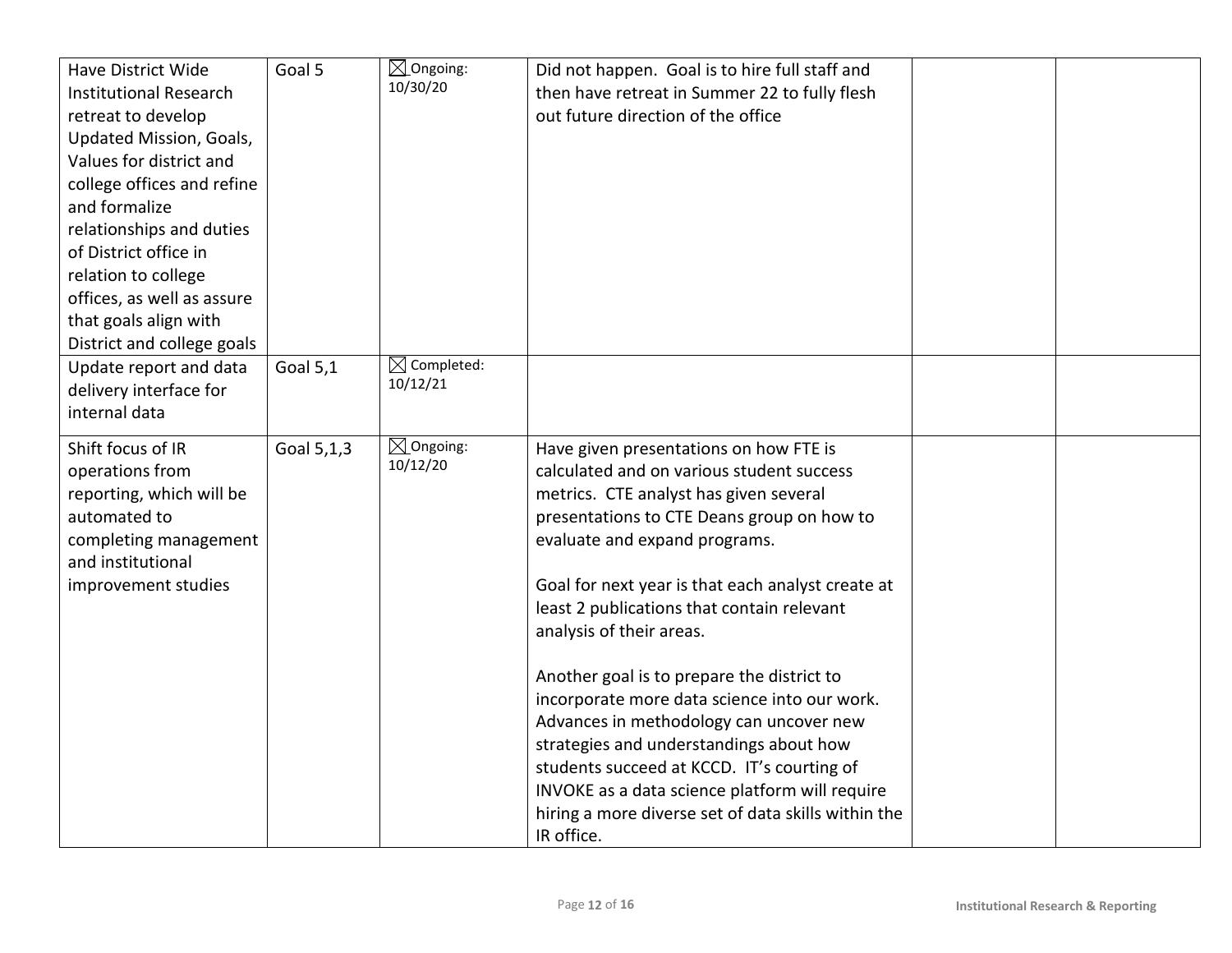| Facilitate use of data in<br>student success efforts<br>and long range planning                                                                                     | Goal 5,4 | $\boxtimes$ Revised:<br>10/20/20 | Reporting still takes up most of our efforts. But<br>this year, IR staff will be required to create<br>narrative reports to accompany data reports.                                                                                                          |              |  |
|---------------------------------------------------------------------------------------------------------------------------------------------------------------------|----------|----------------------------------|--------------------------------------------------------------------------------------------------------------------------------------------------------------------------------------------------------------------------------------------------------------|--------------|--|
| Create Intern/Student<br>Worker position to assist<br>with data entry and<br>management aspects of<br>IR functions allowing<br>Analysts more time to<br>do research | Goal 5   | $\boxtimes$ Ongoing:<br>10/12/20 | Contacted CSUB, but Pandemic has prevented<br>the ability to set up a program since students<br>did not have to do a practicum. But we have<br>talked at length with CSUB to establish KCCD as<br>a possible site where grad students can do work<br>for us. |              |  |
| Update current Job<br>Descriptions and expand<br>analyst job descriptions<br>into three types of<br>analysts                                                        | Goal 5   | $\boxtimes$ Ongoing:<br>10/12/20 | Education Data Scientist Job position in process<br>with HR, and two more positions being<br>developed, a Senior Research Analyst and an<br>entry level research technician position to<br>provide staff a career pathway at KCCD.                           | All Colleges |  |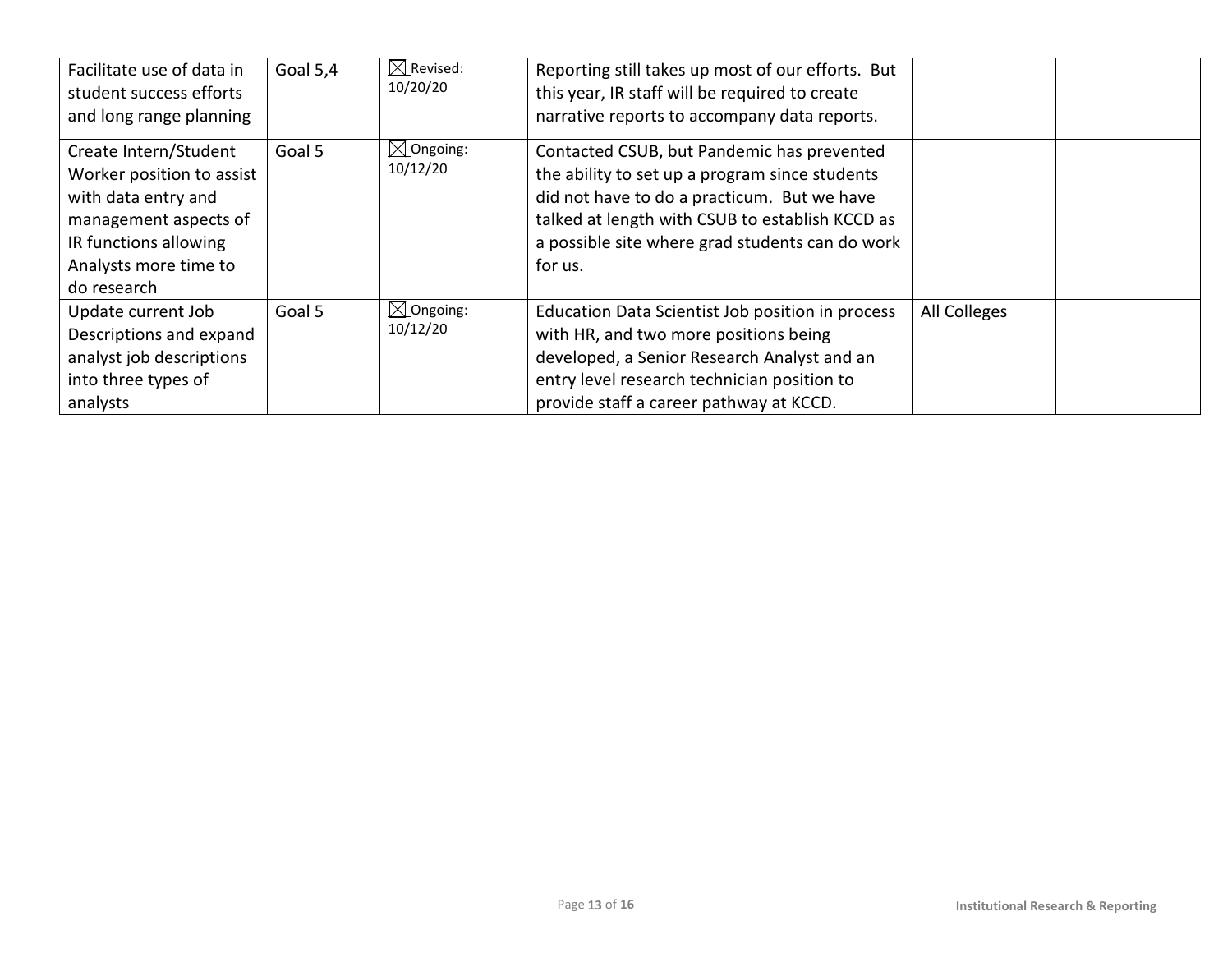# **a) List new or revised goals, if applicable. (Add additional rows as necessary.)**

| <b>Replacement Goal</b>                                                                                                                                                       | Which<br>institutional<br>goals from the<br><b>KCCD Strategic</b><br>Plan will be<br>advanced upon<br>completion of<br>this goal? | Status Update - Action Plan                                                                                                                                                                                                                                 | Colleges requesting<br>accomplishment of this<br>goal or colleges'<br>planning indicating this<br>need. (Include<br>supporting<br>documentation.) | Other group (besides ones<br>of the colleges) requesting<br>accomplishment of this<br>goal. (Include supporting<br>documentation.) |
|-------------------------------------------------------------------------------------------------------------------------------------------------------------------------------|-----------------------------------------------------------------------------------------------------------------------------------|-------------------------------------------------------------------------------------------------------------------------------------------------------------------------------------------------------------------------------------------------------------|---------------------------------------------------------------------------------------------------------------------------------------------------|------------------------------------------------------------------------------------------------------------------------------------|
| Create Process Maps for key<br>data elements to increase data<br>literacy and transparency for all<br>district and college staff as to<br>how data elements get<br>populated. | Goal 2, 3, 6, 7                                                                                                                   | Have started a roadmap for<br>understanding how Pell Grants are<br>awarded in response to Pell Fraud<br>issues. Also CCPG roadmap has<br>been started. Been working with<br>schedulers to better understand<br>how classes get built and are<br>classified. |                                                                                                                                                   |                                                                                                                                    |
|                                                                                                                                                                               |                                                                                                                                   |                                                                                                                                                                                                                                                             |                                                                                                                                                   |                                                                                                                                    |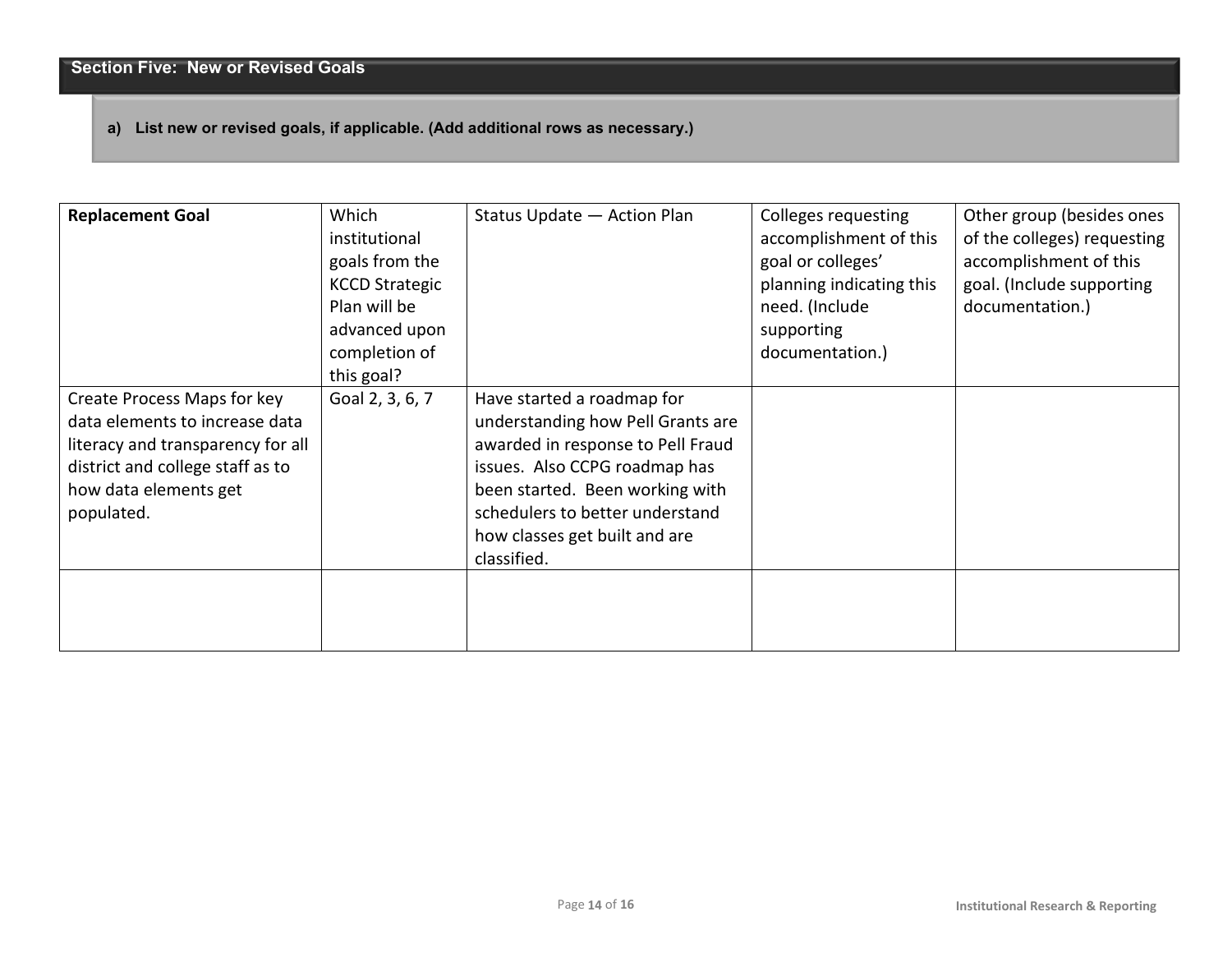**Section Six: Current Unit Resources**

a) List the unit's current resource levels by outlining existing staff, listing (major) technology/equipment the unit uses, describing the space **the unit occupies, and the unit's current budget.**

| <b>Resources</b>                                      |                                     |                                                                            | <b>Current Level</b>                                                                                                                                                                                                                                                                                     |
|-------------------------------------------------------|-------------------------------------|----------------------------------------------------------------------------|----------------------------------------------------------------------------------------------------------------------------------------------------------------------------------------------------------------------------------------------------------------------------------------------------------|
| <b>Staffing</b><br>(list current staffing<br>levels)  | • 1.0 FTE Director                  | • 3.0 FTE Research Analyst                                                 | • 1.00 FTE COF Analyst (Funded by<br>strong workforce)                                                                                                                                                                                                                                                   |
| <b>Technology / Equipment</b>                         | $\bullet$<br>$\bullet$<br>$\bullet$ | 5 Desktop computers<br>5 Laptop computers<br>Printer for Director's Office | 12 creator licenses for tableau data<br>Copier/Scanner in Analysts<br>visualization software<br>Office<br>5 explorer licenses for district to access<br>One Television for presentation/group<br>dashboards<br>work in Director's office and in<br>5 SAS Statistical software license<br>Analysts Office |
| Space / Facilities                                    | for four people                     | seating for four people, storage cabinets                                  | · Director's Office - Standard workstation furniture, office storage cabinets and furniture for a conference table<br>• 1 office suite with six cubicle workspaces, including one for an associate director, 1 conference area with                                                                      |
| <b>Budget (Unrestricted) Total</b>                    |                                     | \$587,898.60                                                               | Notes (if any)                                                                                                                                                                                                                                                                                           |
| 1000 (Academic Salaries)                              |                                     | \$0.00                                                                     |                                                                                                                                                                                                                                                                                                          |
| 2000 (Classified Salaries)                            |                                     | \$359,675.12                                                               |                                                                                                                                                                                                                                                                                                          |
| 3000 (Employee Benefits)                              |                                     | \$188,423.50                                                               |                                                                                                                                                                                                                                                                                                          |
| 4000 (Supplies & Materials)                           |                                     | \$1900                                                                     |                                                                                                                                                                                                                                                                                                          |
| 5000 (Operating Expenses and<br>Services)             |                                     | \$37,900                                                                   |                                                                                                                                                                                                                                                                                                          |
| 6000 (Capital Outlay)                                 |                                     | \$1,000                                                                    |                                                                                                                                                                                                                                                                                                          |
| 7000 (Other Outgo)                                    |                                     | \$0.0\$                                                                    |                                                                                                                                                                                                                                                                                                          |
| <b>Budget (Restricted) Total</b>                      |                                     | \$0.00                                                                     |                                                                                                                                                                                                                                                                                                          |
| <b>Budget (Contract/Community Ed)</b><br><b>Total</b> |                                     | \$0.00                                                                     |                                                                                                                                                                                                                                                                                                          |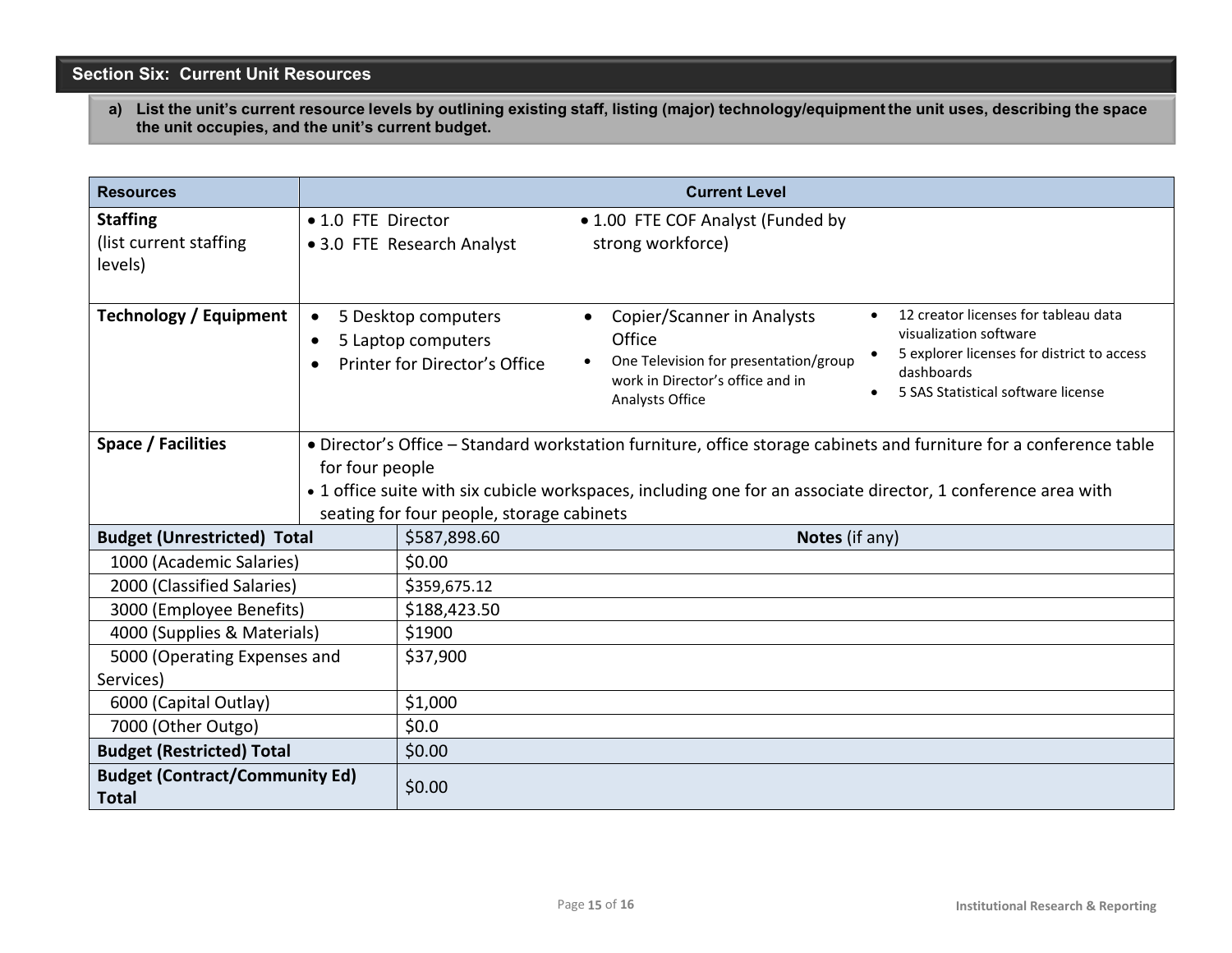# **Section Seven: Resource Request Analysis**

Discuss the impact of new resources your unit is requesting for next year's cycle that are in addition to what your unit currently has in this cycle. Indicate the expected cost along with the rationale. If a college is not requesting the new resource, leave the "College(s) requesting" column blank. Rank the proposals in order of their importance to the unit ("1" is most important; "5" is least important)

|                         | <b>Resource Category</b>                                                                                                   | <b>Resource Requested</b><br>(Include Cost)                                                                                                                                 | Discuss how the new resource<br>will impact your unit's<br>effectiveness in providing<br>service to the colleges or other<br>groups and what college<br>planning reflects or suggests<br>this need.                                                                        | College(s)<br>requesting<br>this new<br>resource to<br>your unit.<br>(Leave blank<br>if no college<br>requests the<br>new<br>resource.) | Rank           |
|-------------------------|----------------------------------------------------------------------------------------------------------------------------|-----------------------------------------------------------------------------------------------------------------------------------------------------------------------------|----------------------------------------------------------------------------------------------------------------------------------------------------------------------------------------------------------------------------------------------------------------------------|-----------------------------------------------------------------------------------------------------------------------------------------|----------------|
| <b>Positions:</b><br>2) | 1) Assistant Director<br>Research analyst-<br>Data alignment<br><b>Specialist</b><br>3) Higher Ed Data<br><b>Scientist</b> | $\boxtimes$ 1: Classified Staff<br>$\boxtimes$ 2: Administrator<br><b>Assistant Director, 100K</b><br>Salary plus Benefits<br>Research Analyst 74K Salary<br>plus benefits. | The increased demand for data<br>and the desire to use more<br>advanced data techniques will<br>allow the IRR office to provide<br>more cutting edge analysis to<br>meet the goals of FTE Growth<br>and increasing.                                                        |                                                                                                                                         | $\overline{2}$ |
|                         |                                                                                                                            | Data Scientist 90K salary<br>plus beneifits                                                                                                                                 | The increased demand on the<br>IRR office to assist with<br>overseeing operational<br>processes also requires for an<br>additional management staff to<br>assist with managing the projects<br>that are associated with<br>implementing a full data<br>governance program. |                                                                                                                                         |                |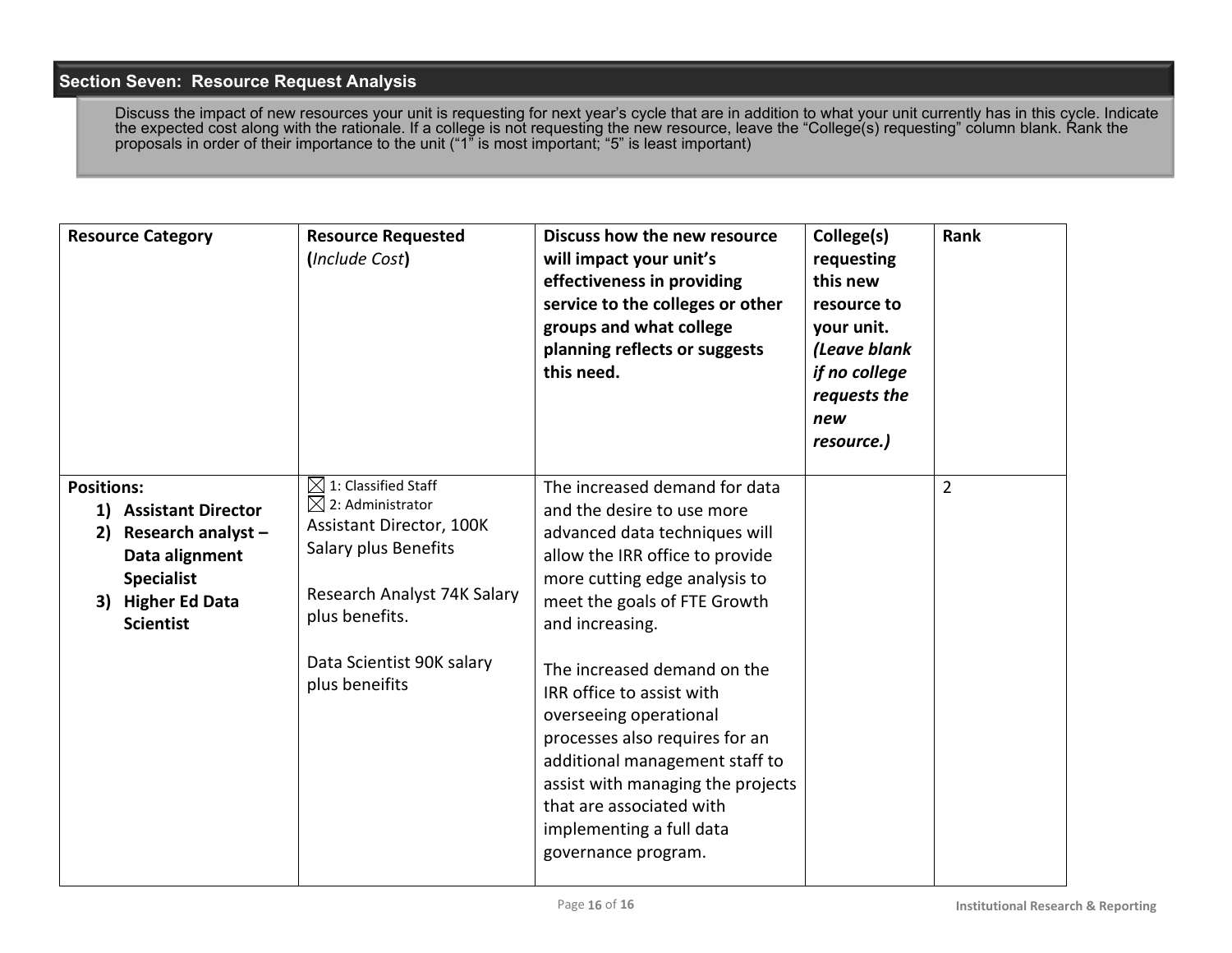|                                                                                                                                                                                                                                        |                                                                                                             | Having one analyst dedicated to                                                                                                                                                                                                                                                                                                                                                                                                                                                                                                                         |              |              |
|----------------------------------------------------------------------------------------------------------------------------------------------------------------------------------------------------------------------------------------|-------------------------------------------------------------------------------------------------------------|---------------------------------------------------------------------------------------------------------------------------------------------------------------------------------------------------------------------------------------------------------------------------------------------------------------------------------------------------------------------------------------------------------------------------------------------------------------------------------------------------------------------------------------------------------|--------------|--------------|
|                                                                                                                                                                                                                                        |                                                                                                             | aligning data by mapping how                                                                                                                                                                                                                                                                                                                                                                                                                                                                                                                            |              |              |
|                                                                                                                                                                                                                                        |                                                                                                             | data gets entered and finding                                                                                                                                                                                                                                                                                                                                                                                                                                                                                                                           |              |              |
|                                                                                                                                                                                                                                        |                                                                                                             | the discrepancies in our current                                                                                                                                                                                                                                                                                                                                                                                                                                                                                                                        |              |              |
|                                                                                                                                                                                                                                        |                                                                                                             | data and our current data                                                                                                                                                                                                                                                                                                                                                                                                                                                                                                                               |              |              |
|                                                                                                                                                                                                                                        |                                                                                                             | practices will relieve the load off                                                                                                                                                                                                                                                                                                                                                                                                                                                                                                                     |              |              |
|                                                                                                                                                                                                                                        |                                                                                                             | of the director, who up to this                                                                                                                                                                                                                                                                                                                                                                                                                                                                                                                         |              |              |
|                                                                                                                                                                                                                                        |                                                                                                             | point has done most of the work                                                                                                                                                                                                                                                                                                                                                                                                                                                                                                                         |              |              |
|                                                                                                                                                                                                                                        |                                                                                                             | for data quality and alignment.                                                                                                                                                                                                                                                                                                                                                                                                                                                                                                                         |              |              |
| <b>Professional Development:</b><br>Describe briefly, the effectiveness of<br>the professional development your unit<br>will be engaged in (either providing or<br>attending) during the next cycle                                    | 1: Provide Professional<br>Development<br>2: Attend Professional<br>Development                             |                                                                                                                                                                                                                                                                                                                                                                                                                                                                                                                                                         |              |              |
| <b>Facilities:</b><br>If your unit receives a building remodel<br>or renovation, additional furniture or<br>beyond routine maintenance, explain<br>how this request or requests will<br>impact your unit's service to the<br>colleges. | 1: Space Allocation<br>2: Renovation<br>3: Furniture<br>$\Box$ 4: Other<br>5: Beyond Routine<br>Maintenance |                                                                                                                                                                                                                                                                                                                                                                                                                                                                                                                                                         |              |              |
| <b>Technology:</b><br>\$14,000 to fund the purchase of<br>additional Tableau viewer licenses that<br>will allow staff single sign on ability<br>with their KCCD login.                                                                 | 1: Replacement Technology<br>2: New Technology<br>$\boxtimes$ 3: Software<br>$\Box$ 4:<br>Other             | The use of Tableau continues to<br>grow. All IR staff across the<br>district have become more adept<br>at using it which allows the IR<br>offices to create more impactful<br>reports and data visualizations.<br>Part of expanding the use is to<br>purchase individual licenses for<br>key staff at the district and<br>college so that the the<br>dashboards and visualizations<br>can be even more specialized<br>and customized to our clients'<br>needs. We have been discussing<br>this for a while and we have<br>reached the limits of what we | All Colleges | $\mathbf{1}$ |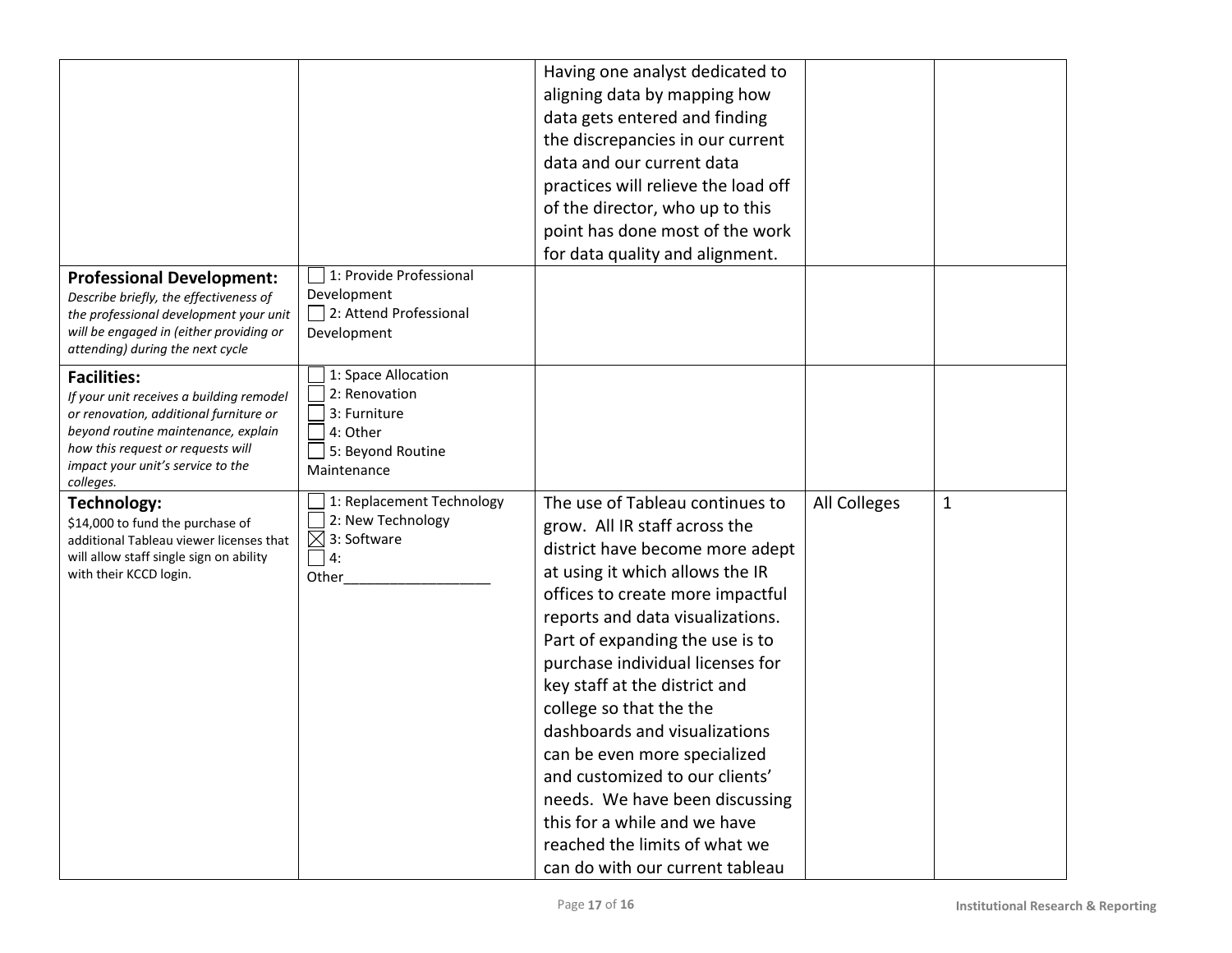|  | .<br>installation<br>without more |  |
|--|-----------------------------------|--|
|  | . .<br>licenses.                  |  |

| <b>Other Equipment:</b><br>\$12,000 to fund four desktop<br>computers (1 replacement and 3 new<br>machines) and three laptops need to<br>be purchased for the new staff<br>positions | $\boxtimes$ 1: Replacement<br>$\boxtimes$ 2: New<br>$\vert$ 3:<br>Other | The increased data load and<br>platforms require updated<br>computers. Not having updated<br>machines will slow down data<br>gathering and analysis<br>considerably. |           |  |
|--------------------------------------------------------------------------------------------------------------------------------------------------------------------------------------|-------------------------------------------------------------------------|----------------------------------------------------------------------------------------------------------------------------------------------------------------------|-----------|--|
| Total cost of resource needs over and above current budget allocation:                                                                                                               |                                                                         |                                                                                                                                                                      | \$300,000 |  |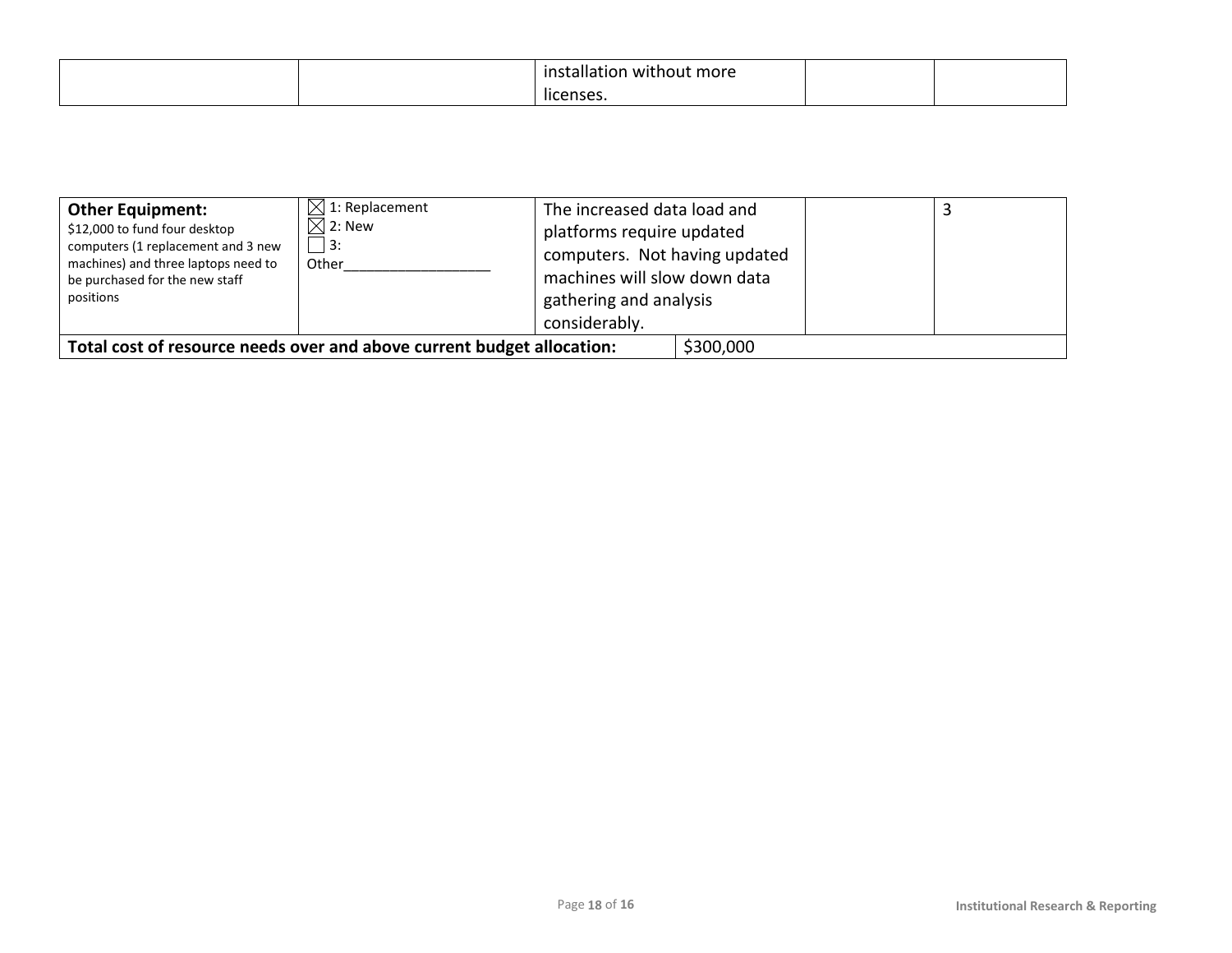# Section Eight: Conclusions

Present any conclusions and findings about the unit and its connection to the work of the colleges. (ACCJC Std IV.D.2, IV.D.5, IV.D.7):

The advances that the Office of Institutional Research and Reporting made in 2020-21 were paradoxical. On the one hand, IRR continued to provide data and analysis to the district and continued to support the work that the college institutional researchers have been doing. On the other hand, the more we learn about how data is collected and organized, the more we have discovered some less than optimal business practices that result in a decrease in the quality of data as well as a decrease in the amount of time needed to get data to stakeholders and decision makers. The pandemic has only reinforced the idea that higher education is an extremely dynamic environment. For the District Institutional Research and Reporting office, 2021-22 will be about preparing KCCD to be able to truly leverage the data that is contained within our data systems. By staying on the cutting edge of data practices and analytical methods, KCCD will be better prepare its student for success at KCCD and beyond.